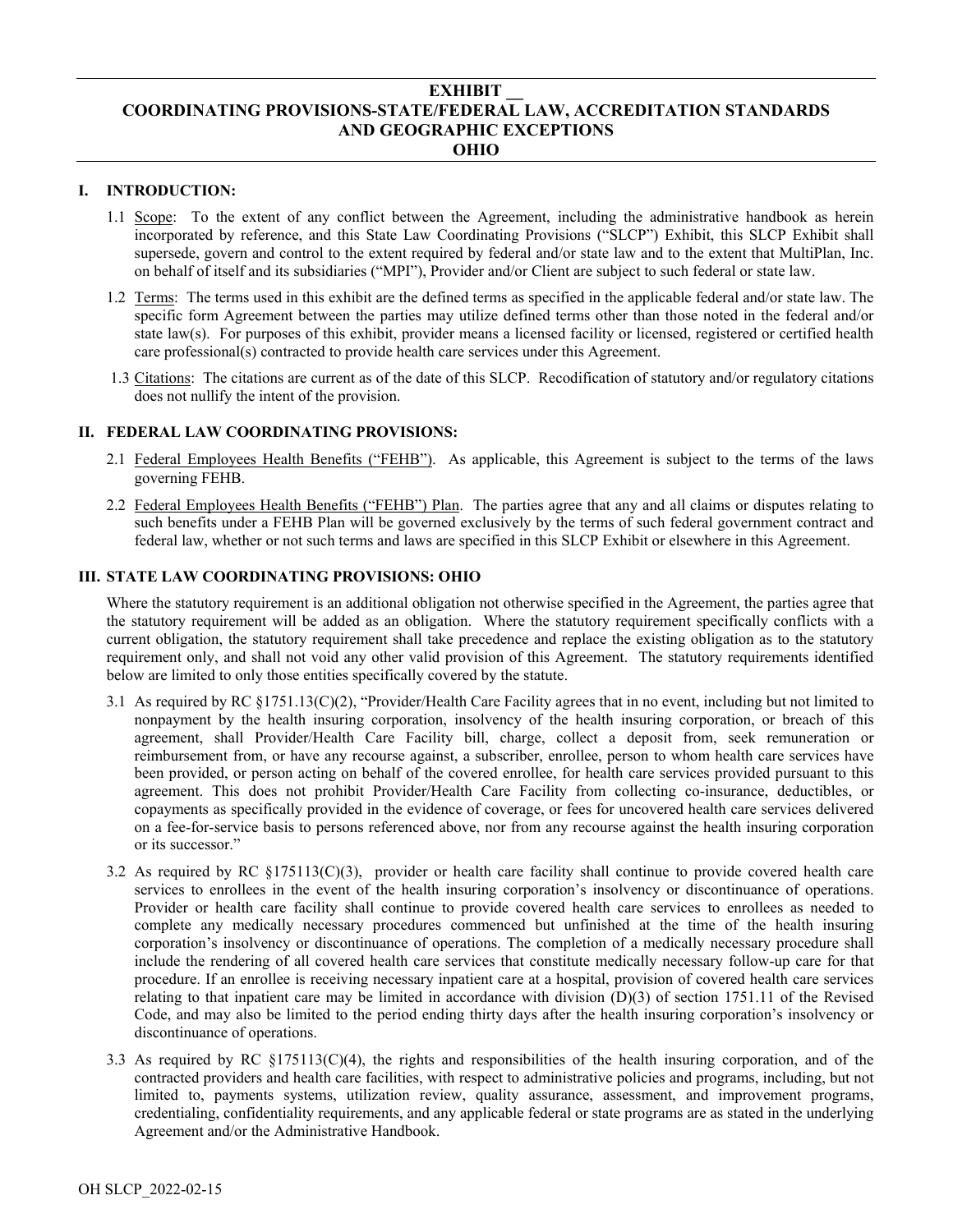- 3.4 As required by RC §1751.13(C)(5), provider and health care facilities shall make available and keep confidential of those health records maintained by providers and health care facilities to monitor and evaluate the quality of care, to conduct evaluations and audits, and to determine on a concurrent or retrospective basis the necessity of and appropriateness of health care services provided to enrollees. Provider or health care facility shall make these health records available to appropriate state and federal authorities involved in assessing the quality of care or in investigating the grievances or complaints of enrollees, provider or health care facility shall comply with applicable state and federal laws related to the confidentiality of medical or health records.
- 3.5 As required by RC §1751.13(C)(6), contractual rights and responsibilities may not be assigned or delegated by the provider or health care facility without the prior written consent of the health insuring corporation.
- 3.6 As required by RC §1751.13(C)(7), provider or health care facility to maintain adequate professional liability and malpractice insurance in accordance with the underlying Agreement. Provider or health care facility shall notify the health insuring corporation not more than ten days after the provider's or health care facility's receipt of notice of any reduction or cancellation of such coverage.
- 3.7 As required by RC §1751.13(C)(8), provider or health care facility shall observe, protect, and promote the rights of enrollees as patients.
- 3.8 As required by RC  $\S1751.13(C)(9)$ , provider or health care facility shall provide health care services without discrimination on the basis of a patient's participation in the health care plan, age, sex, ethnicity, religion, sexual preference, health status, or disability, and without regard to the source of payments made for health care services rendered to a patient. This requirement shall not apply to circumstances when the provider or health care facility appropriately does not render services due to limitations arising from the provider's or health care facility's lack of training, experience, or skill, or due to licensing restrictions.
- 3.9 As required by RC §1751.13(C)(10), a primary care provider shall provide, or arrange for the provision of, covered health care services twenty-four hours per day, seven days per week.
- 3.10 As required by RC  $\S1751.13(C)(11)$ , the dispute resolution process is as stated in the underlying Agreement. In the event the underlying Agreement does not include a dispute resolution process, the following shall apply. Provider or health care facility shall either:
	- (a) Call MPI's Service Operations Department, or
	- (b) Provide MPI with written notice specifying the nature of the dispute. Such notice to MPI shall be in writing and delivered by certified mail/return receipt requested, or by overnight delivery, to:

MultiPlan, Inc. Service Operations Department 16 Crosby Drive Bedford, MA 01730

Within thirty (30) days of receipt of such notice, the parties will assign the appropriate level of management and staff members who will initiate discussions to seek resolution of the dispute, consistent with the terms of this Agreement. If the parties are unable to reach resolution within the initial thirty (30) day period, then designees of senior management from each party will have an additional thirty (30) days to resolve the dispute. This time period may be extended by mutual agreement of the parties. The parties, as mutually agreed, may include a mediator in such discussions. Neither party shall institute any legal action or proceeding until expiration of such agreed upon time periods.

- 3.11 As required by RC  $\S1751.13(C)(12)$ , the hold harmless provision required by RC  $\S1751.13(C)(2)$  shall survive the termination of the contract with respect to services covered and provided under the contract during the time the contract was in effect, regardless of the reason for the termination, including the insolvency of the health insuring corporation.
- 3.12 As required by RC  $\S1751.13(C)(13)$ , those terms that are used in the contract and that are defined by RC  $\S1751.01$ , shall be used in the contract in a manner consistent with those definitions.
- 3.13 As required by RC  $\S 1751.13$  (F)(2), health insuring corporation is a third-party beneficiary to the agreement.
- 3.14 As required by RC  $\S 1751.13(F)(3)$ , health insuring corporation may approve or disapprove the participation of any provider or health care facility with which the intermediary organization contracts.
- 3.15 As required by RC §1751.13(G), health insuring corporation has statutory responsibility to monitor and oversee the offering of covered health care services to its enrollees.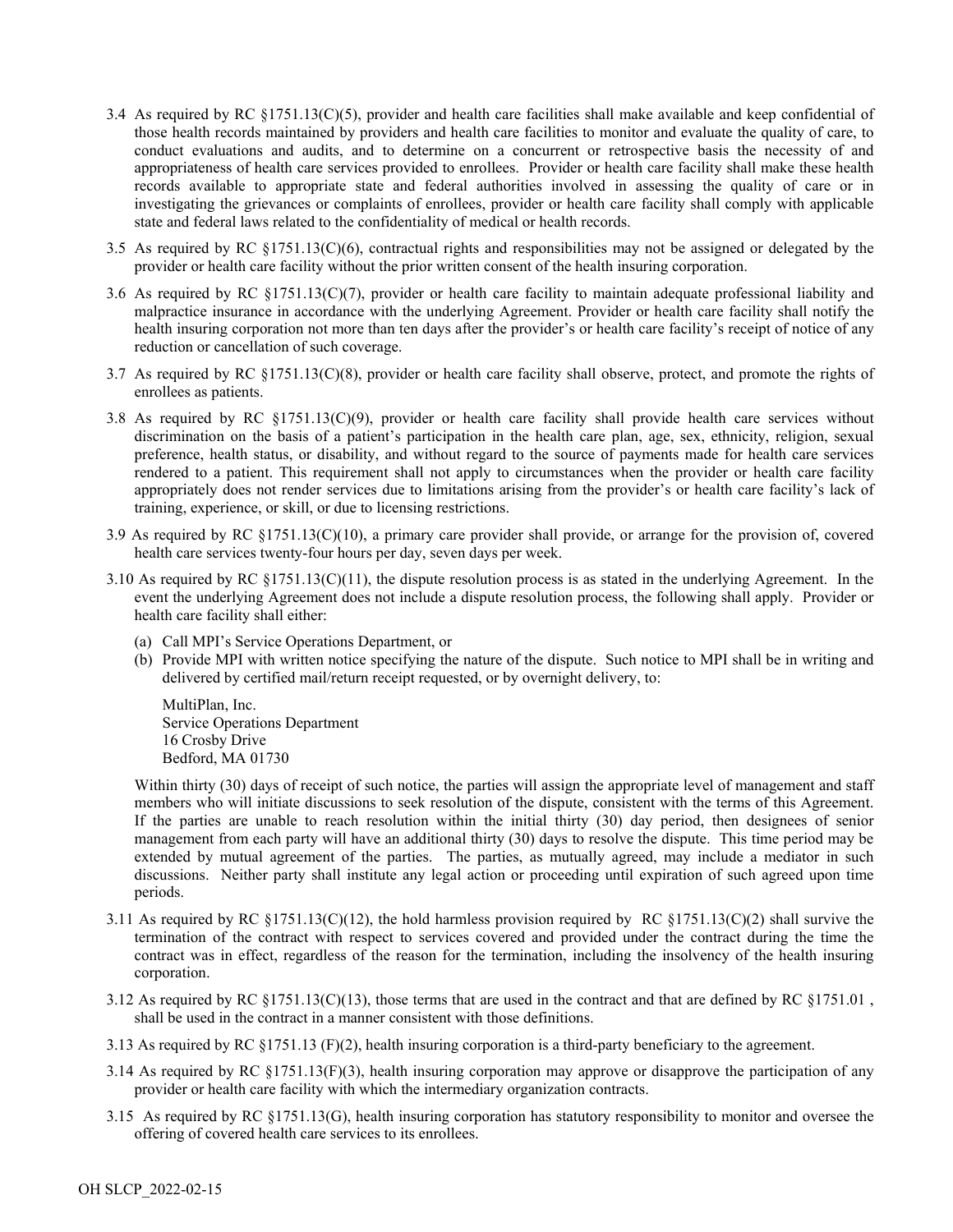- 3.16 As required by RC  $\S 3963.02(A)(1)(c)$ , this Agreement applies to network rental arrangements and one purpose of the Agreement is selling, renting, or giving the contracting entity's rights to the services of the participating provider, including other preferred provider organizations, and the third party accessing the participating provider's services is any of the following:
	- (i) A payer or a third-party administrator or other entity responsible for administering claims on behalf of the payer;
	- (ii) A preferred provider organization or preferred provider network that receives access to the participating provider's services pursuant to an arrangement with the preferred provider organization or preferred provider network in a contract with the participating provider that is in compliance RC §3963.02(A)(1)(c), and is required to comply with all of the terms, conditions, and affirmative obligations to which the originally contracted primary participating provider network is bound under its contract with the participating provider, including, but not limited to, obligations concerning patient steerage and the timeliness and manner of reimbursement.
	- (iii) An entity that is engaged in the business of providing electronic claims transport between the contracting entity and the payer or third-party administrator and complies with all of the applicable terms, conditions, and affirmative obligations of the contracting entity's contract with the participating provider including, but not limited to, obligations concerning patient steerage and the timeliness and manner of reimbursement.
- 3.17 As required by RC §3961.02(B)(3), provider, participating in a discount medical plan, will not charge members more than the discounted rates agreed upon in this Agreement.

### **IV. ACCREDITATION STANDARDS COORDINATING PROVISIONS:**

There are no Accreditation Standards Coordinating Provisions at this time.

#### **V. GEOGRAPHIC EXCEPTIONS COORDINATING PROVISIONS:**

There are no Geographic Exceptions Coordinating Provisions at this time.